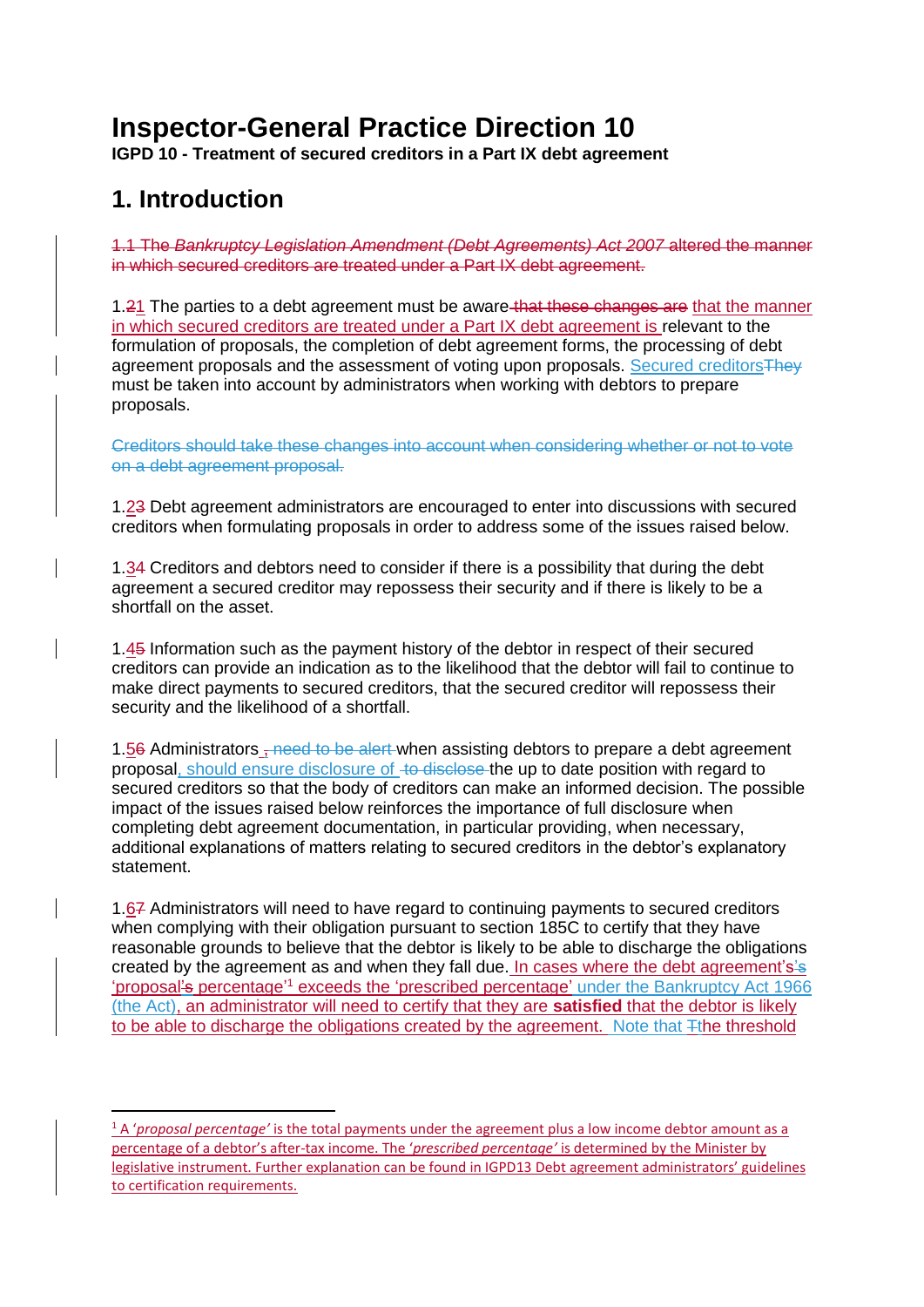to prove  $\theta$  'satisfied' is a higher than the threshold than that of 'reasonable grounds to believe'.<sup>2</sup>

## **2. Who is a secured creditor?**

2.1 For a debt agreement entered into before 30 January 2012, a secured creditor means a person holding a mortgage, charge or lien on property of the debtor as a security for a debt due to them from the debtor.

2.2 For a debt agreement entered into on or after 30 January 2012, a secured creditor means:

- a. in the case of a debt secured by a Personal Property Securities Act (PPSA) security interest—the PPSA secured party in relation to the interest, if the interest:
	- i. arose as security for the debt
	- ii. is perfected (within the meaning of the PPSA) or
- b. in the case of any other debt—a person holding a mortgage, charge or lien on property of the debtor as a security for a debt due to him or her from the debtor.

2.3 Secured creditors, unlike unsecured creditors, possess rights against specific assets to ensure payment of their debt. Normally these rights only ariseare only exercised if the debtor is in default in making payments to the secured creditor. Whether a creditor is secured will depend upon whether they legally have rights to enforce their debts against specific assets, not whether in practice they can or will enforce those rights. In relation to a debt secured by personal property (within the meaning of the PPSA, e.g. cars, boats, crops, inventory, intellectual property) the security interest must be perfected in accordance with the PPSA and arise as a security for a debt.

2.4 A secured creditor may be fully or partially secured.

## **3. How much a secured creditor can vote for**

3.1 Sections 185EC, 185MC and 185PC provide that a secured creditor may vote for the unsecured portion of their claim. A secured creditor is taken to be a creditor for voting purposes only to the extent by which the amount of the debt owing to the creditor exceeds the value of the creditors' security.

#### **Example 2**

**.** 

Mr White has a \$10,000 debt to ABC Finance. The debt is secured over Mr White's motor vehicle, which has a market value of \$9,000. Mr White submits a Part IX debt agreement proposal. ABC Finance is able to vote on the proposal in the amount of \$1,000.

3.2 Any decision by AFSA's Debt Agreement team (DAT) on the amount for which it allows a secured creditor to vote is not binding on a debt agreement administrator when the administrator assesses the extent to which a secured creditor is entitled to dividends under the debt agreements.

<sup>&</sup>lt;sup>2</sup> From 27 June 2019 for proposals lodged on or after that date [For debt agreement proposals lodged with the Official Receiver on or after 27 June 2019check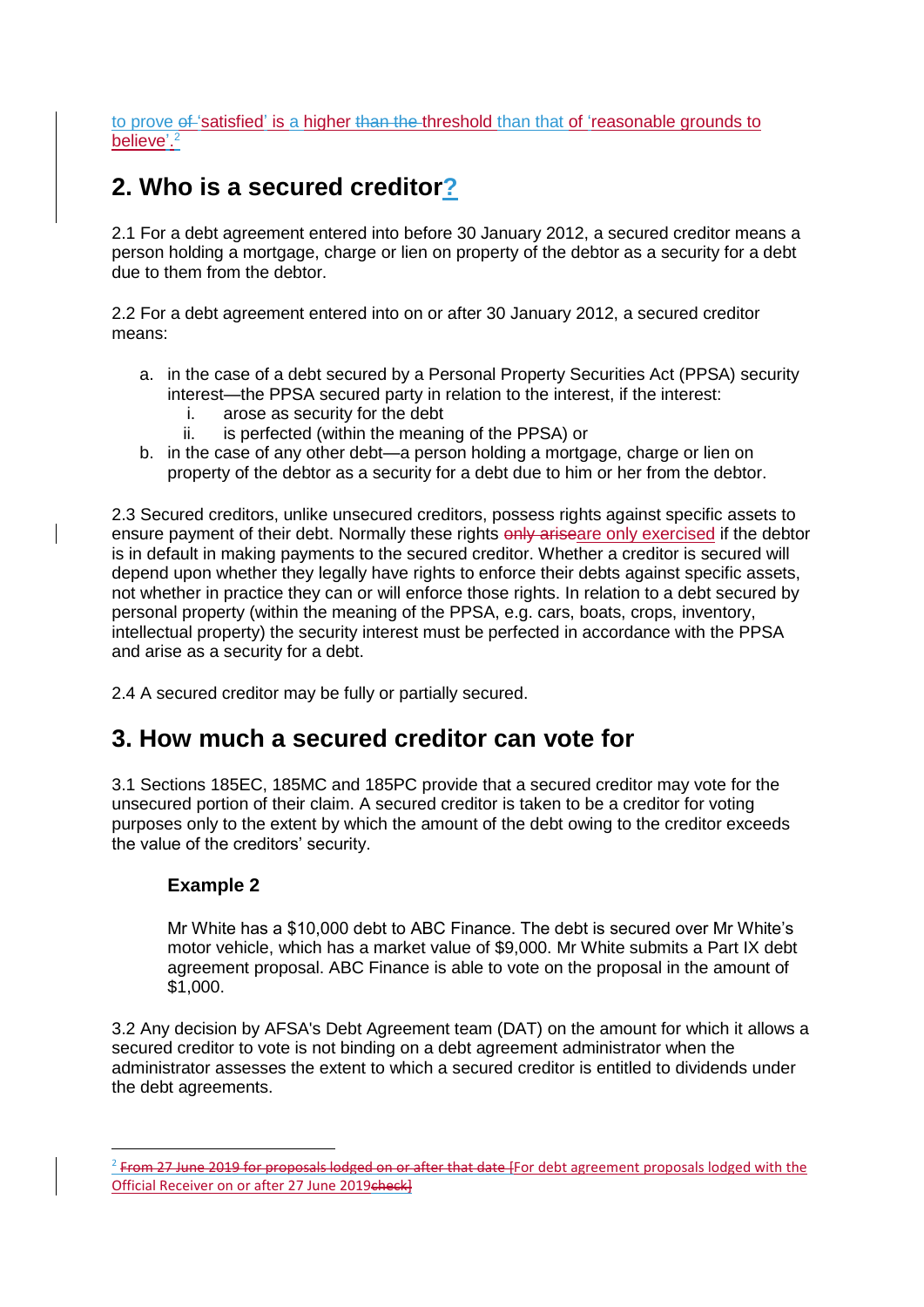## **4. The extent amount a secured creditor can vote for**

4.1 Subsection 185C(2) has the effect that if a secured creditor does not realise their security while the agreement is in force, the creditor is taken to be a creditor to the extent by which the amount of the creditor's debt exceeds the value of the creditor's security at the time when the acceptance of the proposal for processing is recorded on the National Personal Insolvency Index.

#### **Example 3A**

At the time that she enters into a debt agreement, Ms Green owes \$20,000 to a finance company, XYZ Finance. XYZ has a bill of sale over Mrs Green's \$5,000 motor vehicle. Ms Green's debt agreement administrator determines that the size of XYZ's claim in the debt agreement (for the purpose of  $XYZ<sub>i</sub>$  sharing in any dividends) is \$15,000 (i.e. \$20,000 - \$5,000).

4.2 Subsection 185C(2) also has the effect that if a secured creditor realises their security while the agreement is in force, the (formerly secured) creditor is taken to be a creditor only to the extent of any outstanding provable debt-remaining outstanding. Any interest accrued on the debt after the acceptance of the proposal for processing is recorded on the National Personal Insolvency Index, is not provable.

### **Example 3B**

**.** 

As above, except that XYZ takes possession of and sells the motor vehicle after 2 years, but before the debt agreement is completed. After the realisation of the motor vehicle and the application by XYZ of the sales proceeds to the debt owed, Ms Green still owes XYZ the sum of \$8,000. Ms Green's debt agreement administrator amends the amount of the unsecured debt of  $XYZ$  in the debt agreement of  $XYZ$  from the original amount of \$10,000 to the new amount of \$8,000.

Dividends to all creditors are adjusted to ensure that all creditors are paid the same dividend rate.

4.3 If the asset is repossessed at some time during the debt agreement, all parties need to appreciate that the debtor's expenses may then become less than those disclosed at the time that the proposal was made. The debtor may have more income available to pay towards the debt agreement—allowing the debt agreement to be paid out by the debtor in advance of the original schedule for payment or enabling a variation of the agreement to increase the amount offered by the debtor as (so long as the variation proposal percentage does not exceed the prescribed percentage under the Act).<sup>3</sup>

4.4 A debt agreement administrator must make their own assessment of the amount in respect of which a secured creditor is entitled to participate in a debt agreement. The administrator should not merely accept either the debtor's figures, the amounts disclosed on a secured creditor's claim and vote form (CAV) statement of claim and voting (SOCAV) or the DA team determination in respect of a (CAV) SOCAV. However, an administrator should

<sup>&</sup>lt;sup>3</sup> From commencement of amendments on 27 June 2019 or debt agreement proposals and subsequent variation proposals lodged with the Official Receiver on or after 27 June 2019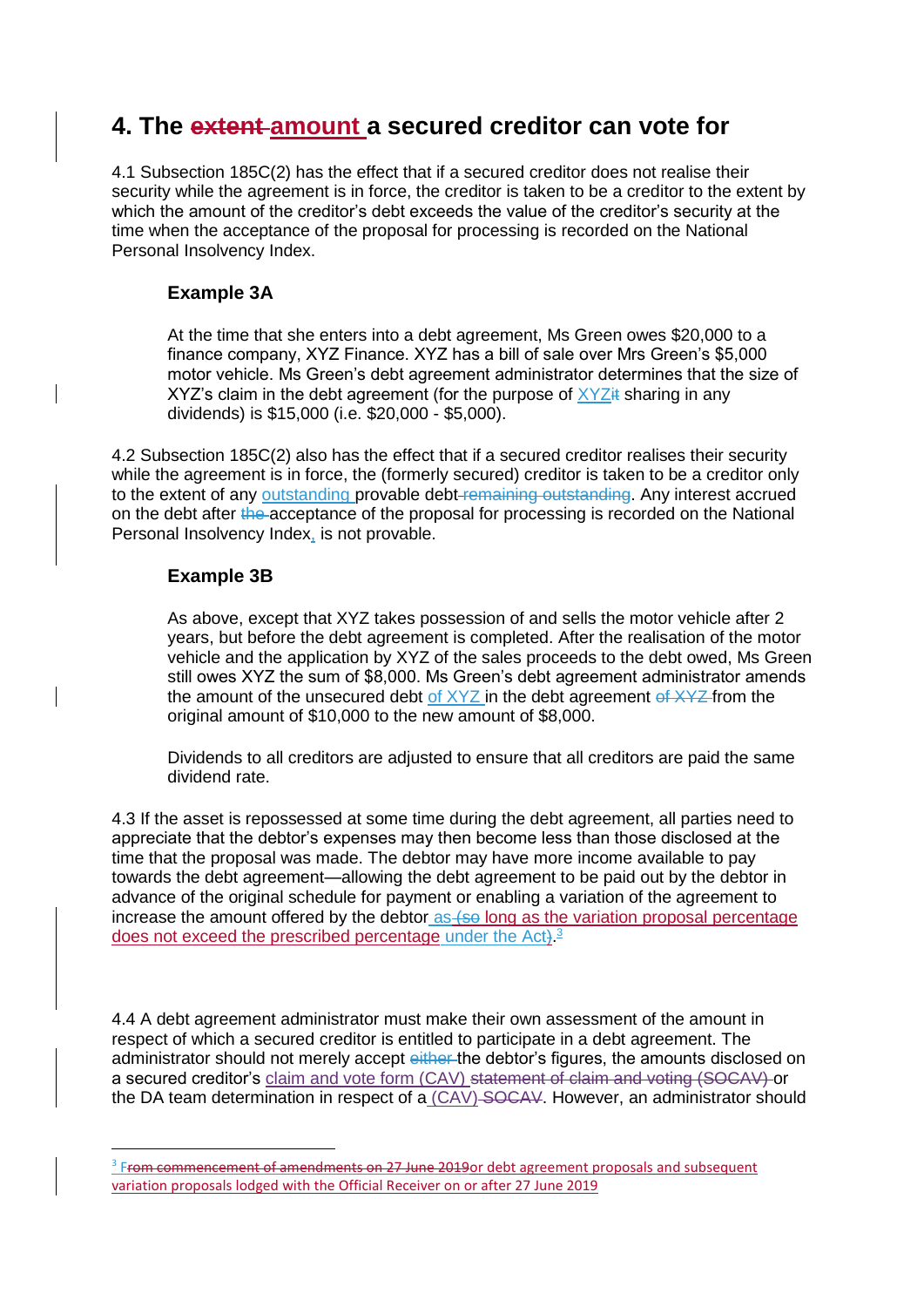have due regard to this information, together with any additional information obtained by the administrator.

#### **Example 4**

Mr Red claims to be a secured creditor of Ms White. In her statement of affairs, Ms White discloses a debt of \$15,000 to Mr Red, secured on a \$10,000 boat. In his SOCAV, Mr Red claims a debt of \$16,000 from Ms White and claims that the boat is worth only \$8,000. DAT team assesses Mr Red's claim as a debt of \$16,000 secured on a \$9,000 boat (relying on the Red Book value) and allows him to vote in the amount of \$7,000. Subsequently, once the agreement is established, the administrator assesses the above information, together with further documents provided by the debtor and determines that Mr Red can participate in the debt agreement in the amount of \$7,000. This assessment is based on an assessed debt of \$15,000 secured on an \$8,000 boat.

4.5 A secured creditor can choose not to accept payments under a debt agreement and instead rely on direct payments made by the debtor. A secured creditor is in a different position to unsecured creditors in that they retain their rights of direct enforcement in respect of their security. Retention by the debtor of the property subject to security may necessarily involve the continuation of direct payments to the secured creditor being continued.

4.6 For example a secured creditor could choose not to accept any dividends under a debt agreement. The secured creditor could choose to only assert its right to participate in dividends under the debt agreement if the debtor defaults and the secured creditor subsequently repossesses its security and suffers a shortfall.

4.7 It should be recognised that a situation such as that referred to in the above example may add additional complexity to the administration of a debt agreement. A secured creditor may choose to decline to accept any dividend payments under a debt agreement, whether or not a debtor continues making direct payments to the secured creditor.

4.8 Irrespective of whether a secured creditor accepts dividends under a debt agreement, a secured creditor will still be a party to the debt agreement. Whether or not a secured creditor takes action to realise their security, the secured creditor is entitled to receive dividends if they so choose (and may do so without the need for any variation of the debt agreement). The debtor will still be required to disclose details of the secured creditor in their debt agreement documentation. The secured creditor will still be bound by the agreement and the secured creditor's debt will be released upon completion of the agreement (except in respect of their rights to deal with their security). A secured creditor can realise its security after the completion of a debt agreement but cannot pursue the debtor for any shortfall. This is the case whether or not the secured creditor has received any dividends pursuant to the debt agreement.

4.9 If it is anticipated that a secured creditor will not be accepting dividend payments, this should be disclosed by the debtor in their debt agreement proposal or and explanatory statement.

## **5. No entitlement to more than 100 cents in the dollar**

5.1 Subsection 185C(2) also provides that creditors are not entitled to receive more than the amount of their provable debt.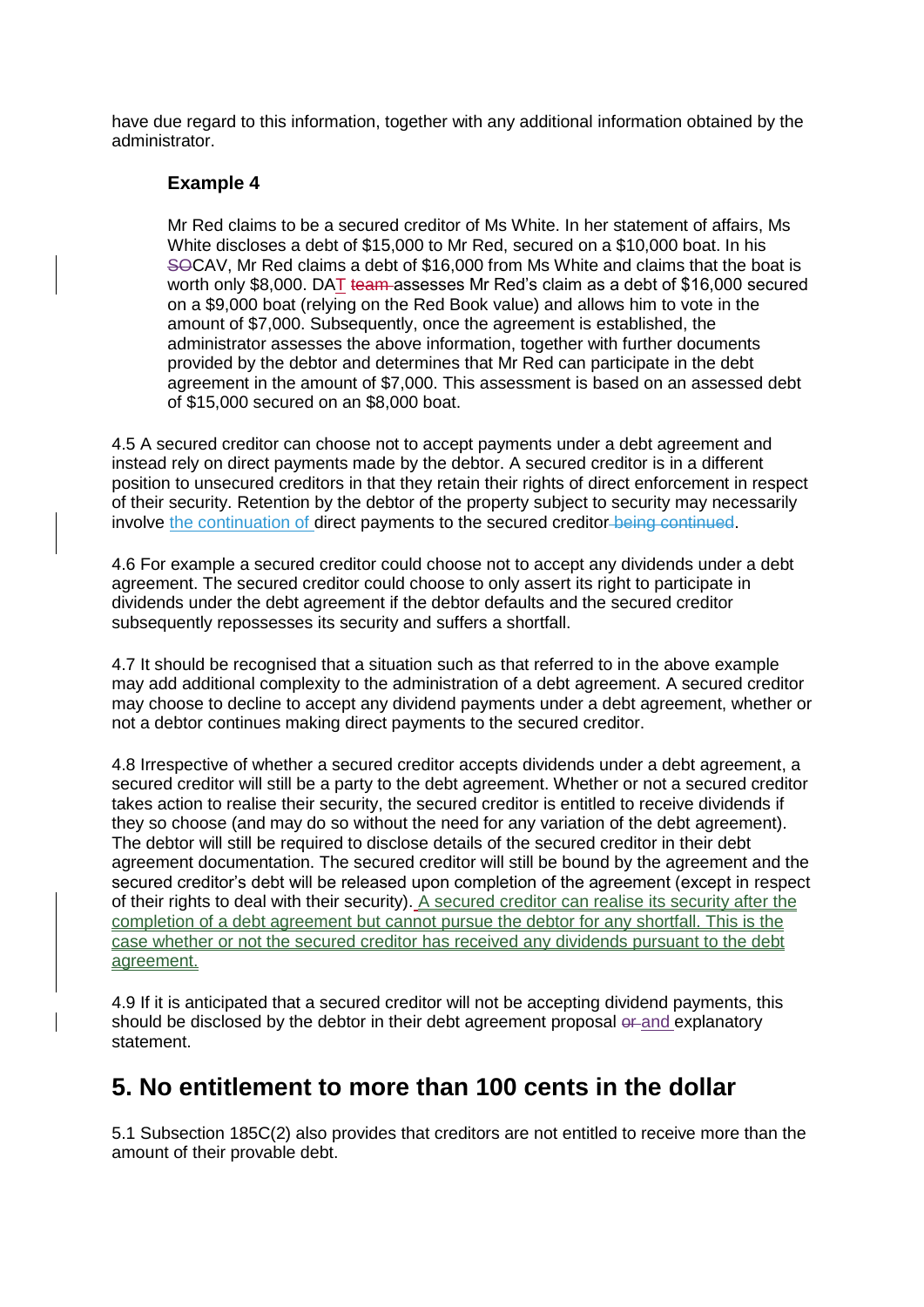5.2 Secured creditors generally receive payments other than pursuant to the debt agreement (such as by direct payments by the debtor or from the proceeds of repossessing secured assets). Administrators should ensure that payments are not made to secured creditors with respect to the unsecured portion of their claims, if the claims of the secured creditor have been satisfied in full.

#### **Example 5A:**

Mr Yellow owed a debt to XYZ Finance, secured upon by a motor vehicle. XYZ has been assessed as being entitled to receive dividends under Mr Yellow's debt agreement.

XYZ Finance seizes and sells the motor vehicle, leaving a \$2,000 shortfall.

Mr Yellow's debt agreement administrator proceeds to pay a dividend. The amount of the dividend to XYZ would normally have been \$3,000, however as there is only a \$2,000 debt remaining, XYZ is paid \$2,000 and the balance is distributed amongst the other creditors. XYZ receives no further dividends.

#### **Example 5B:**

Ms Grey owes \$5,000 to ZZZ Loans Ltd, secured byon a vehicle valued at \$1,000. There are 50 weekly payments of \$100 remaining to be paid under the contract. Ms Grey maintains these payments during the term of the debt agreement.

Additionally a monthly dividend of \$100 is paid to the secured creditor pursuant to the debt agreement. The debt is paid in full after 40 weeks.

The DAA monitors the payments made and ceases dividends to ZZZ Loans Ltd after 40 weeks, in order to ensure that they are not paid more than 100c in the dollar.

## **6. Release of debt owed to a secured creditor**

6.1 Generally, upon completion of a debt agreement, a debtor is released from any debts that would be released by bankruptcy. However, this release is subject to section 185XA which provides that nothing in the debt agreement regime affects the rights of a secured creditor to realise or otherwise deal with their security.

6.2 A secured creditor can realise its security after the completion of a debt agreement but cannot pursue the debtor for any shortfall. This is the case whether or not the secured creditor has received any dividends pursuant to the debt agreement.

## **76. Completion of the explanatory statement and statement of affairs**

67.1 Section 185C imposes an obligation upon debt agreement administrators to certify that they had reasonable grounds to believe that all the information required to be set out in a debtor's statement of affairs and explanatory statement has been set out in those documents.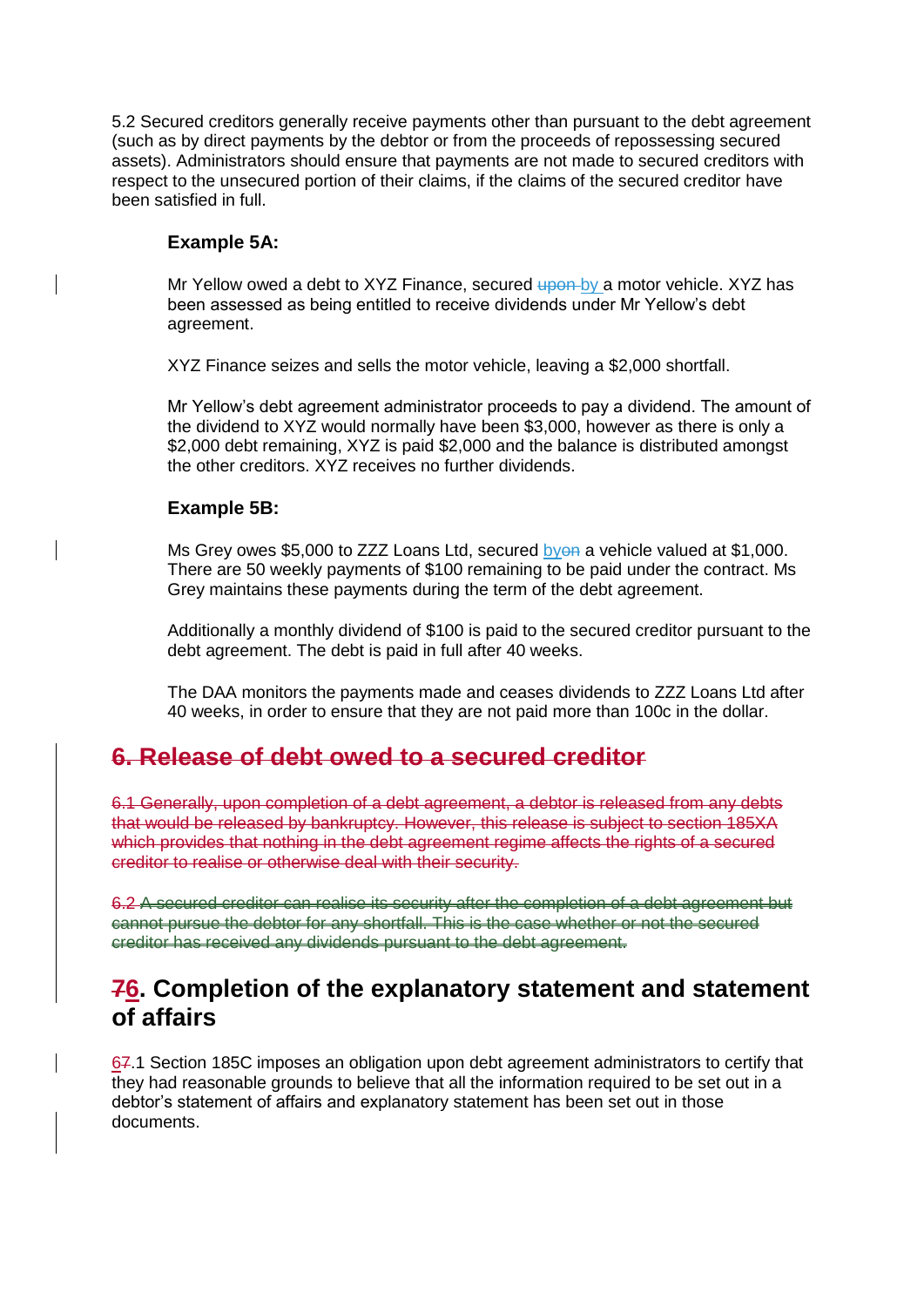67.2 This obligation does not merely extend to ensuring that secured creditors are disclosed but also to ensuring that asset and debt values in respect of such creditors are accurately recorded.

67.3 The certification obligation in section 185C requires that a debt agreement administrator should not merely rely on the debtor's opinion as to the market value of assets upon which debts are secured, but should also ensure that there has been some kind of corroboration of the debtor's opinion. An appropriate level of corroboration will depend upon the nature of the asset and the circumstances of the case. A formal valuation is not necessarily required.

67.4 Examples of corroboration might may include but are not limited to: a review of the prices of similar properties listed for sale, the red book value of a vehicle, the administrators own personal knowledge. Depending on the circumstances of the case, some of these examples might not be appropriate in a specific case.

67.5 An For an example of how the explanatory statement should be completed, see follows in figures 1-and 2.

## **8. The explanatory statement**

**Figure 1: Section C of the explanatory statement**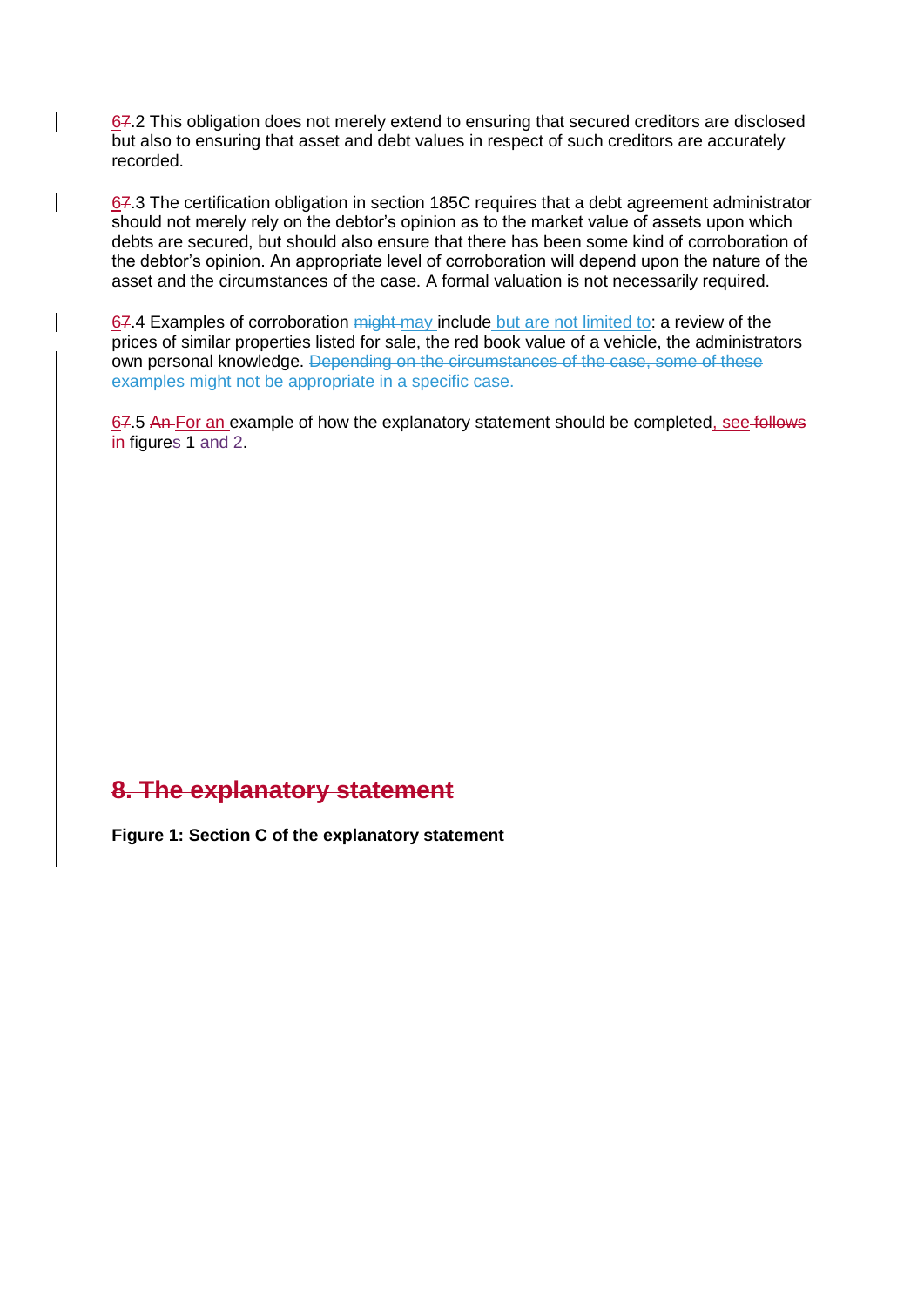|                                                                                         | C. Assets and Secured Creditors                                                           |                                                           |               |                                                              |                       |         | Estimated                       |                     |                     |  |
|-----------------------------------------------------------------------------------------|-------------------------------------------------------------------------------------------|-----------------------------------------------------------|---------------|--------------------------------------------------------------|-----------------------|---------|---------------------------------|---------------------|---------------------|--|
|                                                                                         | Unsecured Assets - Description (eg. shares, real estate address details, vehicle details) |                                                           |               |                                                              |                       |         |                                 | Percentage<br>Owned |                     |  |
|                                                                                         |                                                                                           |                                                           |               |                                                              |                       | s       |                                 |                     | %                   |  |
|                                                                                         |                                                                                           |                                                           |               |                                                              |                       | s       |                                 |                     | %                   |  |
|                                                                                         |                                                                                           |                                                           |               |                                                              |                       | s       |                                 |                     | %                   |  |
|                                                                                         |                                                                                           |                                                           |               |                                                              |                       | s       |                                 |                     | %                   |  |
| Secured Assets - Description (eg. shares, real estate address details, vehicle details) |                                                                                           |                                                           |               |                                                              |                       |         | Estimated<br><b>Total Value</b> |                     | Percentage<br>Owned |  |
| 1                                                                                       | 2010 Nissan (Secured against #2)                                                          |                                                           | s             | 10000.00                                                     |                       | 100.0 % |                                 |                     |                     |  |
| 2                                                                                       | 123 Fred Street, SYDNEY NSW 2000 (Secured against #1)                                     |                                                           | S             | 150000.00                                                    |                       | 100.0 % |                                 |                     |                     |  |
| з                                                                                       |                                                                                           |                                                           | s             |                                                              |                       | %       |                                 |                     |                     |  |
| 4                                                                                       |                                                                                           |                                                           |               |                                                              |                       | \$      |                                 |                     | 96                  |  |
|                                                                                         | <b>Secured Creditor Name</b>                                                              | Secured Creditor Postal Address /<br><b>Email Address</b> |               | <b>Reference/ Account</b><br>Number                          | <b>Joint</b><br>Dobt? |         | <b>Amount Owed</b>              |                     | Surplus/ Shortfall  |  |
| -1                                                                                      | <b>COMMONWEALTH BANK</b>                                                                  | 21 Walsh Close, ILLAWONG NSW 2234                         |               | 12345678                                                     |                       |         |                                 |                     |                     |  |
|                                                                                         | <b>Creditor Type</b>                                                                      | <b>Bank</b>                                               | Status        | Up to date                                                   | X                     | s       | 100000.00 \$                    |                     | 50000.00            |  |
|                                                                                         | <b>Nature of debt</b>                                                                     | House Mortgage                                            |               | Participating in dividends on estimated shortfall? X Yes No  |                       |         |                                 |                     |                     |  |
| 2                                                                                       | <b>ALLIANZ AUSTRALIA</b>                                                                  |                                                           |               | 987654321                                                    |                       |         |                                 |                     |                     |  |
|                                                                                         |                                                                                           | PO BOX Q1015, PACIFIC FAIR QLD 4218                       |               |                                                              | ×                     | s       | 12000.00 \$                     |                     | $-2000.00$          |  |
|                                                                                         | <b>Creditor Type</b>                                                                      | Other                                                     | Status        | Up to date                                                   |                       |         |                                 |                     |                     |  |
|                                                                                         | <b>Nature of debt</b>                                                                     | Not Applicable                                            |               | Participating in dividends on estimated shortfall? X Yes □No |                       |         |                                 |                     |                     |  |
| з                                                                                       |                                                                                           |                                                           |               |                                                              | П                     | s       |                                 | s                   |                     |  |
|                                                                                         | <b>Creditor Type</b>                                                                      |                                                           | <b>Status</b> |                                                              |                       |         |                                 |                     |                     |  |
|                                                                                         | <b>Nature of debt</b>                                                                     |                                                           |               | Participating in dividends on estimated shortfall? Ves No    |                       |         |                                 |                     |                     |  |
| 4                                                                                       |                                                                                           |                                                           |               |                                                              |                       |         |                                 |                     |                     |  |
|                                                                                         | <b>Creditor Type</b>                                                                      |                                                           | <b>Status</b> |                                                              | □                     | s       |                                 | s                   |                     |  |
|                                                                                         | <b>Nature of debt</b>                                                                     |                                                           |               | Participating in dividends on estimated shortfall?           |                       |         | $\Box$ Yes $\Box$ No            |                     |                     |  |
|                                                                                         |                                                                                           |                                                           |               |                                                              |                       |         | Ŝ                               |                     |                     |  |
|                                                                                         | Item C - Total amount of unsecured shortfall<br>2000.00                                   |                                                           |               |                                                              |                       |         |                                 |                     |                     |  |

#### C. Assets, including shares, the debtor is keeping

| <b>Description</b>              | Value \$   | Jointly Owned                                        |
|---------------------------------|------------|------------------------------------------------------|
| Unit at 123 Fred Street, Sydney | 190,000.00 | $\Box$ Yes $\boxtimes$<br>No                         |
| 2006 Proton Savvy               | 11,400.00  | $\Box$ Yes $\boxtimes$<br>$\mathbf{H}$<br><b>INO</b> |
| Television                      | 500.00     | $\Box$ Yes $\boxtimes$<br>No                         |
|                                 |            |                                                      |
|                                 |            |                                                      |

|  |  |  |  | Figure 2: Sections D and E of the explanatory statement. |
|--|--|--|--|----------------------------------------------------------|